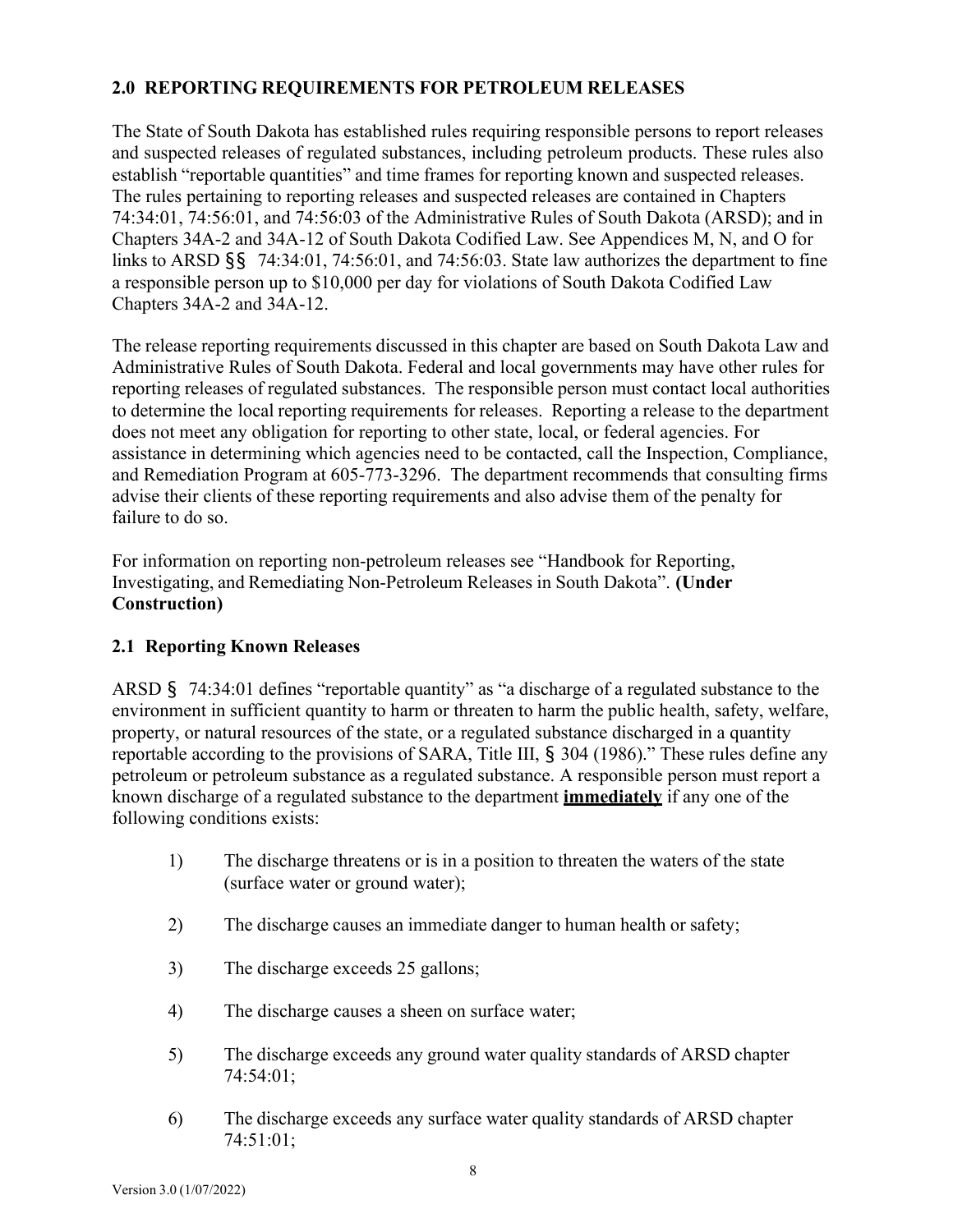- 7) The discharge harms or threatens to harm wildlife or aquatic life;
- 8) The discharge of crude oil in field activities under SDCL chapter 45-9 is greater than 1 barrel (42 gallons).

The responsible person must telephone the department's Pierre office as soon as they become aware of the release. If the release is less than 25 gallons, does not impact surface or ground water, and is cleaned up within 24 hours the responsible person is not required to report the release. See Chapter 3.0 for information on response actions to emergency situations.

### **To report the release of a regulated substance, call 605-773-3296 during regular office hours (8 a.m. to 5 p.m. Central time). To report the release after hours, on weekends or holidays, call State Radio Communications at 605-773-3231.**

If surface water or wetlands are impacted by the release of a regulated substance, the responsible person must also immediately notify the U.S. Environmental Protection Agency (EPA). EPA can be contacted by calling the National Response Center (NRC) at 800-424-8802. Other agencies or parties that may need to be notified include: downstream water users and cities; adjacent state environmental agencies, if the surface water borders another state; local emergency managers; South Dakota Department of Game, Fish & Parks (605-773-3387), and U.S. Fish and Wildlife Service (605-224-8693).

## **2.2 Reporting Suspected Releases**

The responsible person must report suspected releases to the department. The following chapters specify the time frames for reporting suspected releases and identify conditions that suggest a release has occurred.

### **2.2.1 Suspected Releases from Underground Storage Tanks**

The responsible person must report a suspected release from an underground storage tank to the department within 72 hours. If the responsible person cannot determine within the 72 hours whether or not a release has occurred, the responsible person must notify the department. A release from an underground storage tank is suspected when one of the following occurs: **\***

- 1) Testing, sampling, or monitoring results from a release detection method, such as automatic tank gauging, inventory reconciliation records, tank tightness testing, or vapor monitoring wells, indicate a release may have occurred; and
- 2) Unusual operating conditions such as the erratic behavior of product dispensing equipment, the sudden loss of product from the UST system, or an unexplained presence of water in the tank.

**\*** (**Note:** The underground storage tank rules define impacts discovered in the surrounding area, such as evidence of a release in soils, basements, sewer and utility lines, ground water, or nearby surface water as a confirmed release. Confirmed releases must be reported immediately.)